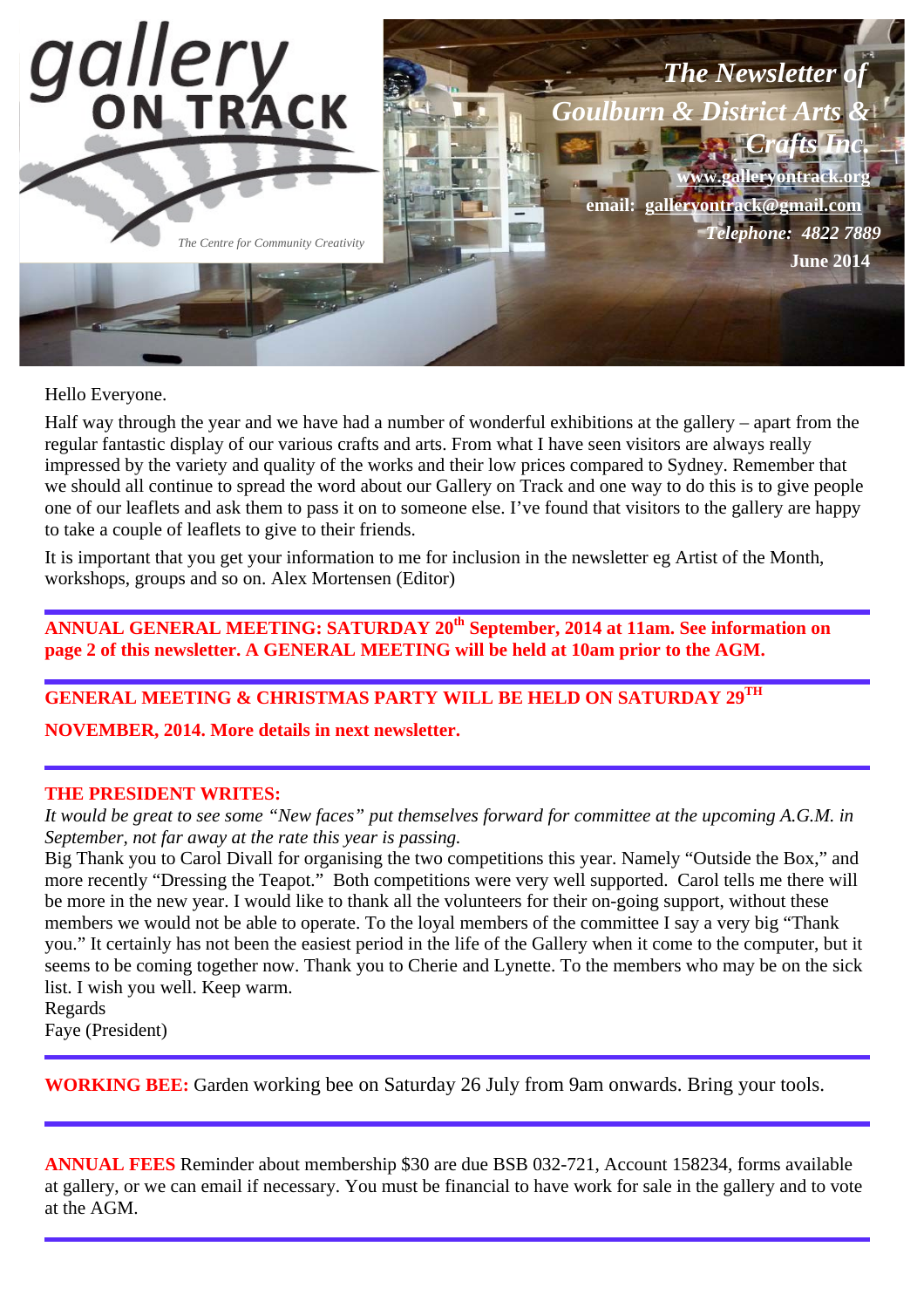**THINGS WE ARE DOING: The garden:** Watering system is the next thing to go into the garden and then finalise the planting cover. A large mosaic bird to be erected in the garden. Thanks to Graham Woodcock for oiling the benches. **Gallery security:** Improve gallery security with mirrors and a door bell that rings when a person enters. Members are NOT to be on their own in gallery and if it occurs the member should phone someone to sort it out. **Training on computer cash register:** Eleanor Hanson has offered to train members on the cash register – dates on a Tuesday and Saturday will be advised to all on duty roster. **Barcoding:** Request that abbreviations not be used on invoices so barcoder knows what the product is. **To be erected:** A "Gallery on Track" sign will be placed on the building and meanwhile a banner will be erected. **A coffee table:** will be obtained and placed in the gallery for the use of members on duty. **The kitchen:** We are still waiting on quotes for the cupboards. **The access road:** This has been greatly improved by the ARTC so now it is a smooth bitumen surface providing better access the members and visitors to the gallery.

# **ANNUAL GENERAL MEETING at 11am SATURDAY, 20th SEPTEMBER, 2014 at Gallery On Track, Blackshaw Road, Goulburn.**

#### **You must be financial to vote at the AGM**

**Business of the meeting** – (from constitution):

All positions will be declared vacant.

- (a) Confirming the minutes of the previous AGM and of any SGM held since the previous AGM; and
- (b) Presenting annual reports: artistic, Committee of Management (CoM), financial; and
- (c) Electing CoM members in accordance with Rules 72 to 77 inclusive; and
- (d) Choosing an auditor (if required) and agreeing on the fee; and
- (e) Checking the Register of Members.

Nominations: Nominations need to be delivered to the Gallery on Track. See attached form.

Proxy: appointment of a proxy: If you want like to appoint a proxy for the meeting, please email our gmail and a form will be sent to you.

Following the AGM we will have a sausage sizzle and members are asked to bring dessert and/or cake/slices.

#### **ARTIST OF THE MONTH**

4 June – 29 June Karen Edin 2 July – 27 July Jane McDonnell 2 Aug – 31 Aug Daphne Gooley 5 Sept – 5 Oct Alex Mortensen 11 Oct – 16 Nov Michelle Giles 22 Nov – Jan 2015 Enid Worthington and Marolyn Turner Would you like to make a booking for Artist of the Month for next year? Contact Carol.

## **UNABLE TO COME TO YOUR ROSTERED DUTY?**

If you wake up sick or have an emergency on Wednesdays to Fridays, phone Alex 0434286311, to ask if he can take your place. Most likely he will be able to do so.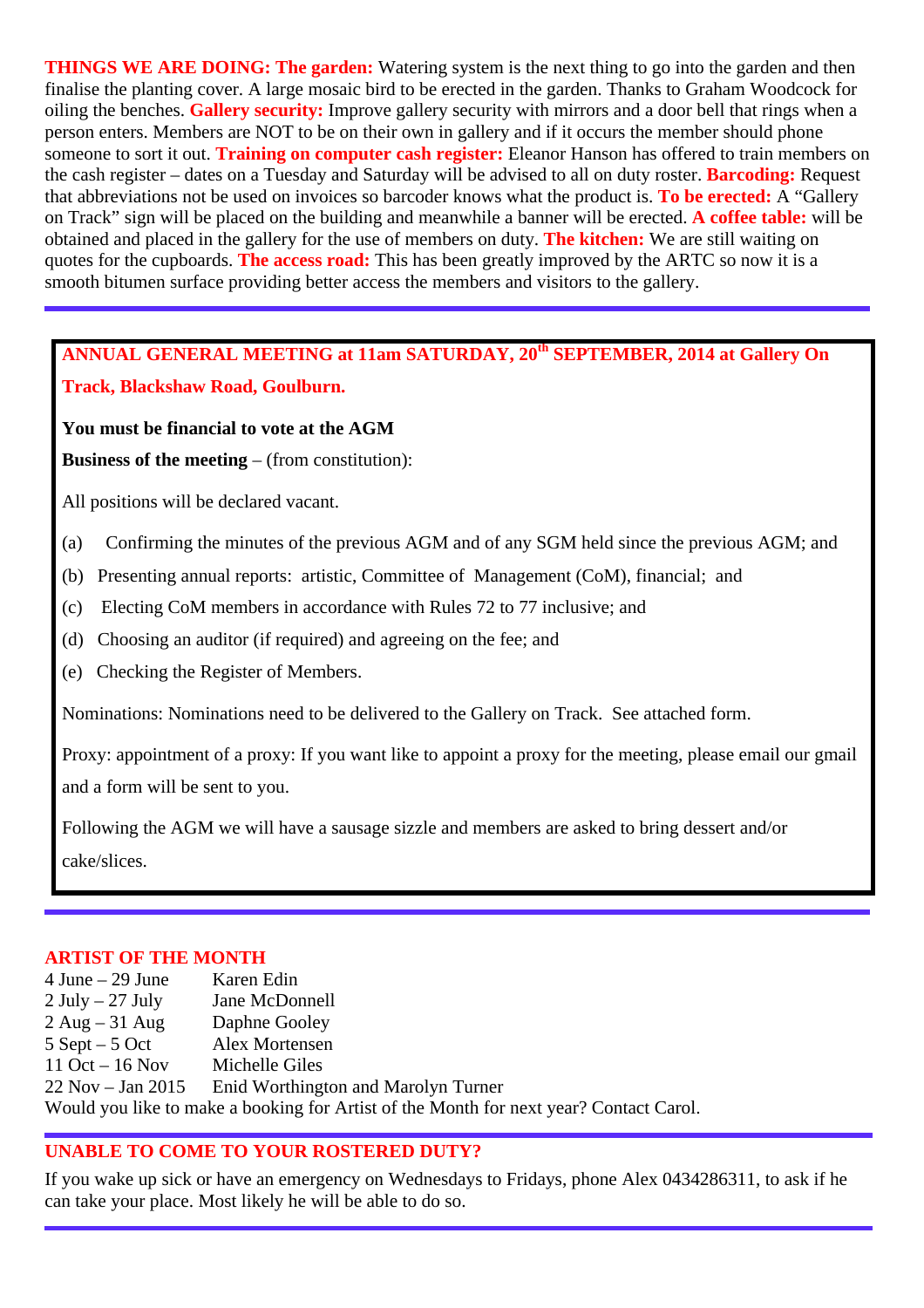# ARTIST OF THE MONTH: Jane McDonnell 2<sup>nd</sup> July to 27<sup>th</sup> July, 2014 **Opening: Saturday, 5th July at 2.00pm**



This exhibition is of a number of arts & crafts on a range of subjects. In the arts this exhibition features landscapes and still life in oil & watercolour.

In the crafts are featured knitwear [both traditional and contemporary], cards [with various methods] on landscapes, still life & animals, and embroidery, with examples of framed stumpwork on varying subjects.

"Towards the Light" (left) one of Jane's paintings in her exhibition.

# **ARTIST OF THE MONTH: Daphne Gooley 2nd August to 31st August, 2014 HERE AND THERE**

## **Meet the Artist on Sunday 3rd August at 2pm**

This exhibition looks at landscapes both in England where I grew up and Australia where I have lived since finishing Art School almost 50 years ago.

The structure, pattern and colour to be found in landscape has been the enduring basis for the majority of my work over the years. My focus on the last two visits to England has been on the beautiful patterns made by stone walls dividing the fields in my native Yorkshire, and the barns dotted around them. There are also my old favourites – abbey ruins and stone circles. The Australian images mostly concentrate on the local area.

I work in a variety of media and in this exhibition there are acrylic paintings on board, acrylic stencils on paper, monoprints and jigsaw prints. I like to compare the different results obtained by re-working the same image in a different format. "From the Crookwell Road" (right) can be seen in Daphne's exhibition.



**GROUPS YOU MAY LIKE TO JOIN:** to practice your skills or to learn new skills from other members: Interested members are invited to the following groups running in the crib room

**Patchwork** –  $2<sup>nd</sup>$  and  $4<sup>th</sup>$  Tuesdays 10.00 am – 2.00 pm. All members welcome, Beginners welcome. \$2 amenities fee. Enquiries Lynette Brown or Cherie Sellars.

**Wynne's Friday Art group** - (Art/Lino Cut/Any Craft) 10.30am-3.30pm. No lessons – join group and bring own work. Cost \$2 amenities. Phone Wynne Willis 43 229724.

**Silver Jewellery Making** – Walter Brecely – Mondays 10.00am – 4.00pm, Mondays evening 6.00pm – 9.00pm, Tuesdays evening 6.00pm-9.00pm. Contact Walter ph: 0407999258, email: wbrecely@gmail.com **Creative Needles** – first Sunday of each month, 10am-2pm, \$2 amenities, all members welcome. Enquiries Fiona Hammond.

**Carol Divall has felting** workshops periodically – if interested ring Carol 4821 2572.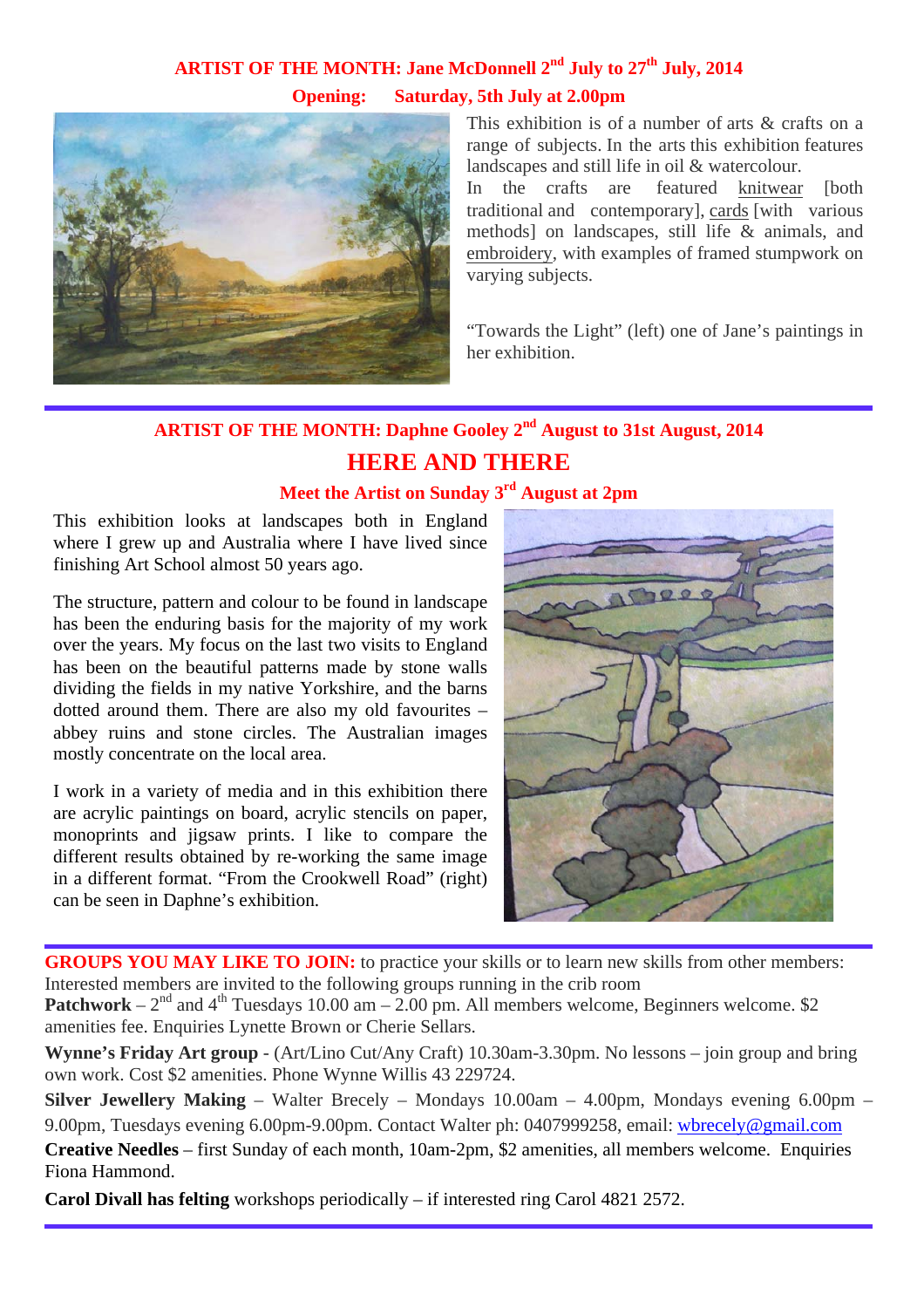# **ARTIST OF THE MONTH: Alex Mortensen 5th September to 5th October, 2014 SHADOWS & ABSTRACTS**

## **Opening and Meet the Artist on Sunday 7th September at 2pm.**



Alex is a member of the Goulburn & District Art Society. He exhibits in its regular exhibitions and competitions, Royal Canberra Show and the Sydney Easter Show and the TAP Gallery in Sydney. He has won prizes in Canberra. Alex likes to experiment. His works cover a variety of subject matter – landscapes, flowers, still life, nudes, abstracts - and range in size from miniatures to larger canvases in a variety of media including charcoal, pencil, pastels, oils, acrylics, mixed media and found objects in abstract paintings and 3 dimensional works. Alex has conducted life model workshops to teach others the basics of life drawing. In this exhibition he intends to display some abstract and nude works along with some 3 dimensional items.

"Mainly Red & Blue" (detail) and "Shadow 1"

#### **RECENT EXHIBITIONS:** "**DRESSING A TEAPOT", "THE RED CENTRE" & "FROM THE BOAT"**



Well what a most interesting "Dressing a Teapot" (above) turned out to be. The exhibitors truly showed their imagination and skills in producing their entries that included a number of different media and materials in both 2D and 3D works. Congratulations to all and specific congratulations to the people's Choice winners:  $1<sup>st</sup> - Fiona$  Hammond;  $2<sup>nd</sup> - Robyn$ Brown;  $3<sup>rd</sup>$  – Margaret Carr. The only thing that disappointed us on the day was the appalling weather but a number of people still braved it to attend the opening of this and Ekaterina's "Meet the Artist" (above right). Karen Edin must be pleased with the sales she made with her "From the Boat" (right). Photos: Alex Mortensen